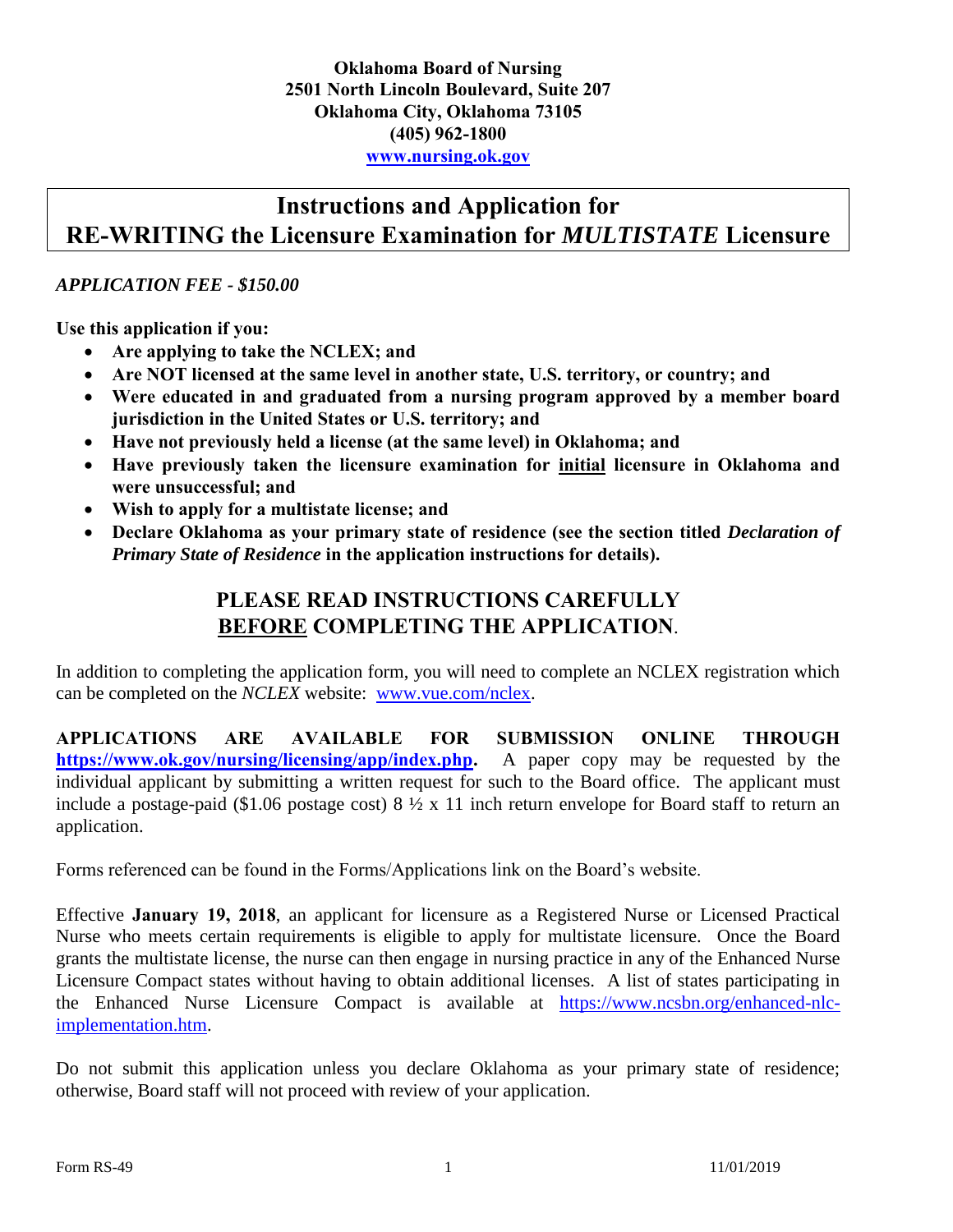Not all applicants will be eligible for a multistate license. In order to be eligible, the applicant must submit an application, pay a fee, submit fingerprints for a federal criminal background check, and meet the requirements listed in the following section.

Your application for a multistate license will be reviewed to determine if you meet the criteria for issuance of a multistate license. If you **do not meet** the criteria for a multistate license but you **do meet** the criteria for a single-state license, this application can be converted to an application for a single-state Oklahoma license, if you check the "YES" box in the application. Please note that if you do not meet the criteria for a multistate license and you check the "NO" box, indicating you do not want your application converted to a single-state Oklahoma license, **your application fee will not be refunded.** 

### **REQUIREMENTS FOR MULTISTATE LICENSURE IN OKLAHOMA**

**Age:** The applicant for licensure must be a minimum of eighteen (18) years of age.

**Verification of citizenship status:** State law requires the Board of Nursing to issue a license only to U.S. citizens, nationals and legal permanent resident aliens; and to qualified alien applicants who present, *in person*, valid documentary evidence of:

- 1. A valid, unexpired immigrant or nonimmigrant visa status for admission into the U.S.;
- 2. A pending or approved application for asylum in the U.S.;
- 3. Admission into the U.S. in refugee status;
- 4. A pending or approved application for temporary protected status in the U.S.;
- 5. Approved deferred action status; or
- 6. A pending application for adjustment of status to legal permanent residence status or conditional resident status.

Applicants in the above six categories will only be eligible to receive a license card that is valid for the time period of their authorized stay in the U.S., or if there is no date of end to the time period of their authorized stay, for one year. The license card is required to indicate that it is temporary. The information will be verified through the Systematic Alien Verification for Entitlements (SAVE) Program, operated by the U.S. Department of Homeland Security.

**Graduation from a state Board-approved program of registered or practical nursing**: You must be a graduate of a **state Board-approved program** of registered or practical nursing. An official transcript from the nursing education program must be submitted directly from the nursing education program. The transcript must show the diploma or degree and the date conferred. The transcript must be obtained from an entity approved and recognized by the U.S. Department of Education as a primary source for providing education transcripts. The nursing education program you attended **must have included theory and clinical experience in the following areas**:

- Care of the adult
- Care of children
- Maternal-newborn nursing
- Psychiatric-mental health nursing (Exception: psychiatric clinical experience is not required for practical nurse applicants)

**Completion of the licensure examination**: Once all other requirements for licensure have been met, you will be made eligible to take the NCLEX-RN or NCLEX-PN licensure examination. In order to be made eligible, you must have registered with the testing service [\(www.vue.com/nclex\)](file:///C:/Users/13149C/AppData/Local/Microsoft/Windows/Temporary%20Internet%20Files/Content.Outlook/XB6QLJBC/Drafts/Rules%20082715/www.vue.com/nclex).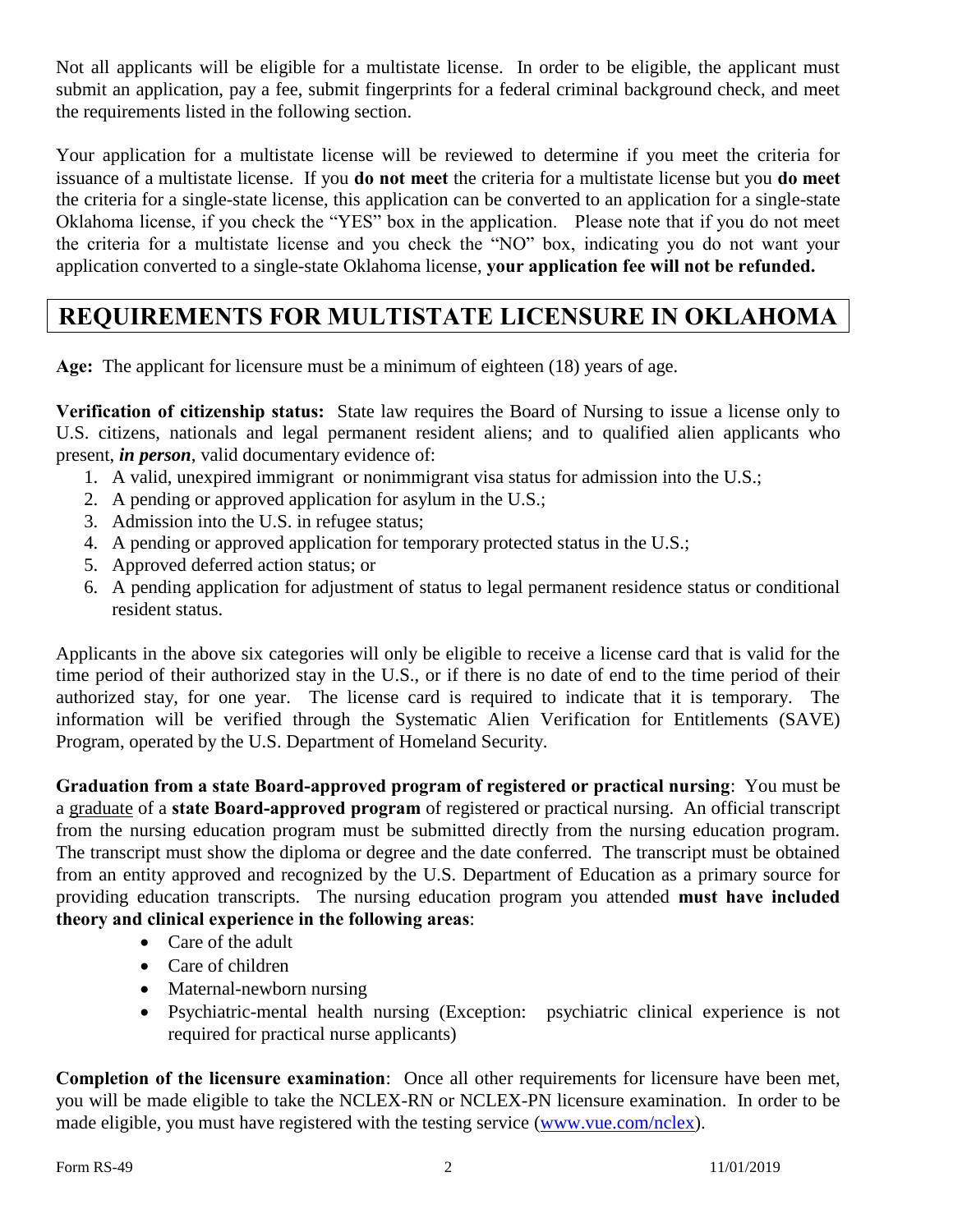**Review of criminal charges, disciplinary action, judicial declaration of incompetence, or alternative program:** Effective January 1, 2013, state law (59 O.S. § 567.18.B.) requires each applicant for licensure to have a fingerprint-based background check not more than ninety (90) days old at the time of submission of the application for licensure. The background check consists of fingerprint-based searches of the Oklahoma State Bureau of Investigation (OSBI) and Federal Bureau of Investigation (FBI) Criminal History Record Information databases and name index searches of computerized databases containing criminal history records. Please read the *Privacy Act Statement and Applicant Notification* found in the Appendix to this set of instructions. Please see the "Instructions" section for further information on obtaining a fingerprint-based background check.

In addition to the background check, applicants for licensure who have ever been summoned, arrested, taken into custody, indicted, convicted or tried for, or charged with, or pleaded guilty to, the violation of any law or ordinance or the commission of any misdemeanor or felony, or requested to appear before any prosecuting attorney or investigative agency in any matter; or have ever had disciplinary action taken against a nursing license, certification or registration, any professional or occupational license, registration, or certification and/or any application for a nursing or professional or occupational license, registration, or certification or if there is currently any investigation of your nursing license, registration, or certification; and/or any professional or occupational license, registration, or certification; and/or any application for a nursing and/or professional or occupational license, registration, or certification in any state, territory or country, or have ever been judicially declared incompetent; or are currently participating in an alternative to discipline program are required to notify the Oklahoma Board of Nursing if the incident has not previously been reported in writing to the Board. A "report in writing" means that the applicant/licensee provides a signed and dated description stating in his/her own words the date, location, and circumstances of the incident, and if applicable, the resulting action taken by the court, agency, or disciplinary board. The report may be in the form of a letter or a statement in the provided space on the application. The report must be accompanied by certified court records or a board order. A verbal report does not constitute a "report in writing". A written report not accompanied by a full set of certified court records or the board order(s) does not constitute a "report in writing". Failure to report such action is a violation of the *Oklahoma Nursing Practice Act*.

An applicant for a license to practice as a Registered Nurse or Licensed Practical Nurse must submit to the Oklahoma Board of Nursing "certified written evidence that the applicant has never been convicted of a felony crime that substantially relates to the occupation of nursing and poses a reasonable threat to public safety" [59 O.S. § § 567.5, 567.6].

**NOTE: An applicant for licensure in Oklahoma who has been convicted or found guilty, or entered into an agreed disposition, of a felony offense is not eligible for a multistate license.**

**Requirements specific to multistate licensure:** In order to be eligible for a multistate license, the applicant must meet the following requirements:

- 1. Meets Oklahoma's qualifications for licensure or renewal of licensure, as well as all other applicable state laws;
- 2. Has graduated or is eligible to graduate from a licensing-board-approved RN or LPN/VN prelicensure education program;

**OR**

Has graduated from a foreign RN or LPN/VN pre-licensure education program that: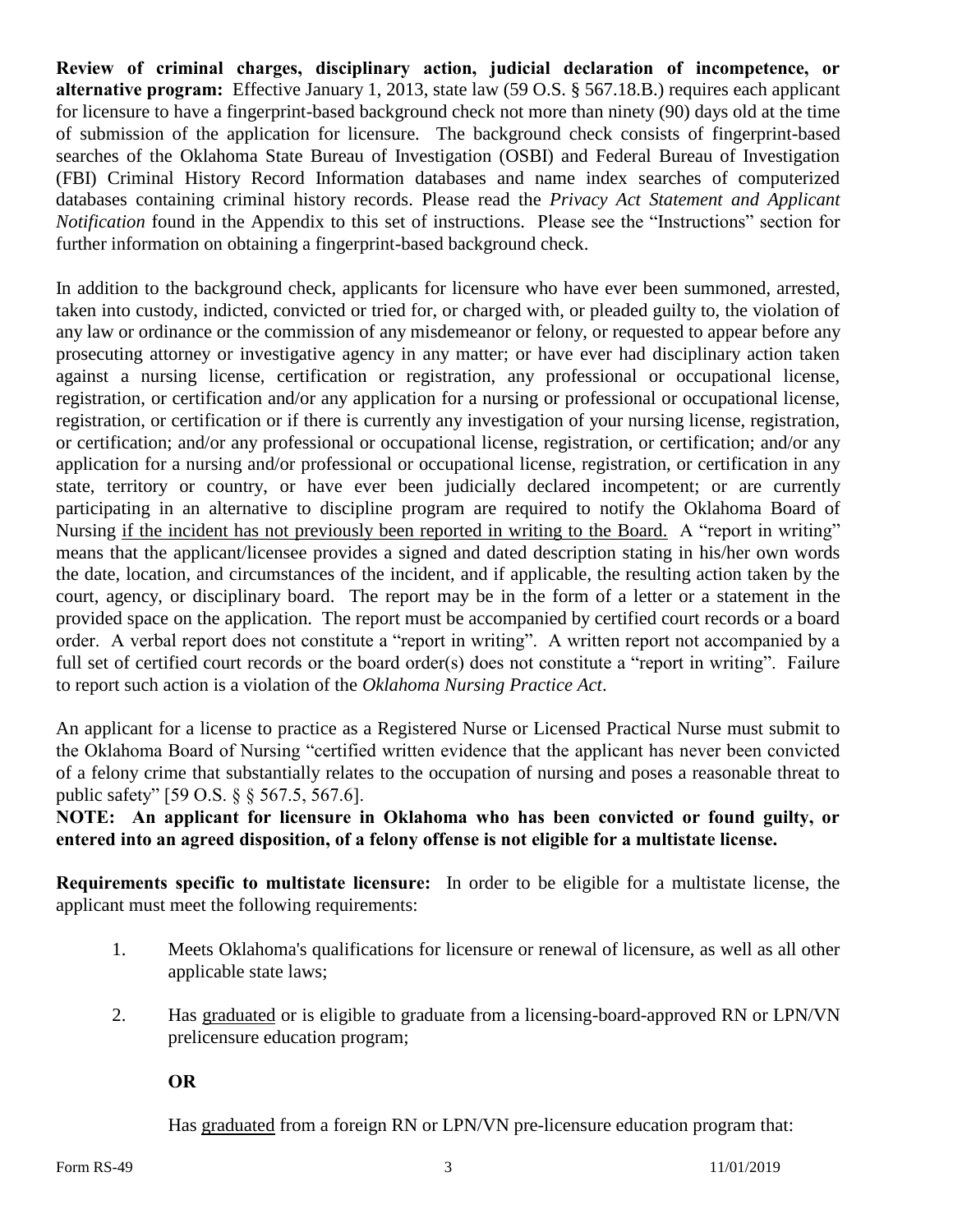- a. has been approved by the authorized accrediting body in the applicable country and
- b. has been verified by an independent credentials review agency to be comparable to a licensing-board-approved pre-licensure education program;
- 3. Has successfully passed an English proficiency examination that includes the components of reading, speaking, writing and listening; if a graduate of a foreign pre-licensure education program not taught in English or if English is not the individual's native language;
- 4. Has successfully passed an NCLEX-RN© or NCLEX-PN© Examination or State Board Test Pool Examination, as applicable;
- 5. Is eligible for or holds an active, unencumbered license;
- 6. Has submitted, in connection with an application for initial licensure or licensure by endorsement, fingerprints or other biometric data for the purpose of obtaining criminal history record information from the Federal Bureau of Investigation and the Oklahoma State Bureau of Investigations;
- 7. Has not been convicted or found guilty, or entered into an agreed disposition, of a felony offense under applicable state or federal criminal law;
- 8. Has not been convicted or found guilty, or entered into an agreed disposition, of a misdemeanor offense related to the practice of nursing as determined on a case-by-case basis;
- 9. Is not currently enrolled in an alternative program;
- 10. Is subject to self-disclosure requirements regarding current participation in an alternative program;
- 11. Has a valid United States Social Security number; and
- 12. Declares Oklahoma as the primary state of residence.

#### **INSTRUCTIONS FOR COMPLETION OF THE APPLICATION**

1. *Completion of application*: The application should be completed and submitted online on the Board's website: [https://www.ok.gov/nursing/licensing/app/index.php.](https://www.ok.gov/nursing/licensing/app/index.php) You must complete all modules of the application with your **full legal name** which is the name on your birth certificate and any subsequent legal name changes Please provide copies of legal documentation to support your legal names (ex: birth certificate, marriage license). Please indicate "NMN" if you do not have a middle name. **You must provide a Social Security number on the application**. This information is mandatory, pursuant to 56 O.S. § 240.21A, for administration of the tax laws of the State of Oklahoma.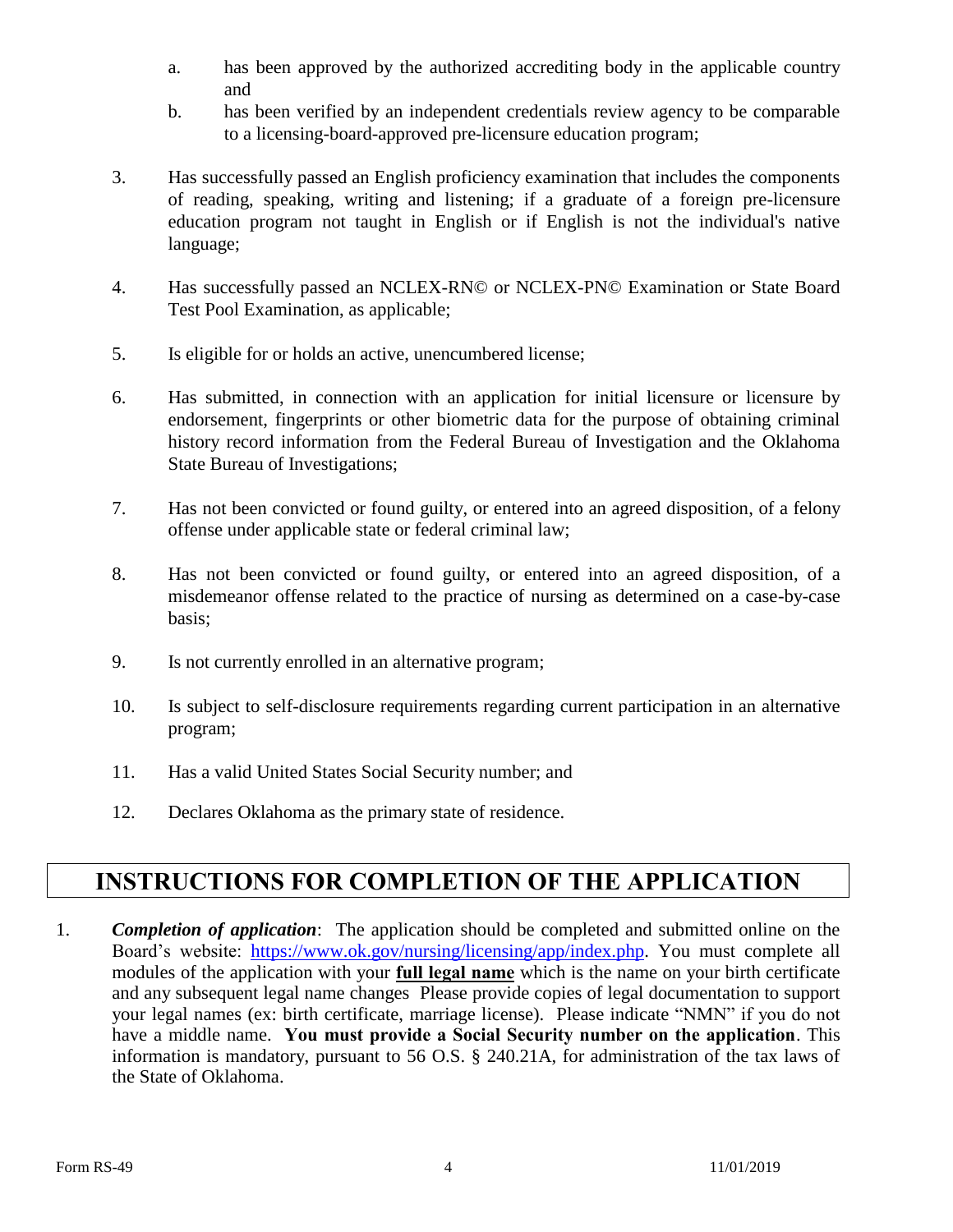If you have been licensed with this Board under a different name, you must complete a *Name Change Request* along with a certified copy of the legal document changing your name and fee in order to be licensed under your new name.

If you are submitting a hard copy application, **you may NOT use correction fluid on the application**. When you are finished entering your information, sign the application LEGIBLY, using your full legal name.

- The Board's newsletters are now provided by electronic mail, so it is recommended you provide an e-mail address on the application.
- 2. *Citizenship:* All applicants for licensure must complete the appropriate *Evidence of Status Form*. If you previously applied prior to November 1, 2007, and did not complete an *Evidence of Status Form*, you must complete this *Form*. If you previously submitted an *Evidence of Status Form*, you will not need to submit it again with this application.

If you are a U.S. citizen, U.S. national, or legal permanent resident alien, you must submit a photocopy of one of the documents listed under "Acceptable Documents to Establish Evidence of Citizenship" on the *Evidence of Status Part A Form* unless previously submitted.

According to State law, **if you are a qualified alien, you must bring in person** the *Evidence of Status Form* to the Board office along with the original documents that support your qualified alien status, as shown on the *Evidence of Status Part B Form*. At the Board office, a staff member will copy your qualified alien status documentation and will notarize the *Evidence of Status Form*.

3. *Background Check:* Each applicant must provide fingerprint images to be used for the purpose of permitting a state and national criminal history records search through the OSBI and FBI. The criminal history records search must be conducted through the Board's vendor, Idemia, no more than ninety (90) days prior to receipt of the application in the Board office. The results of the search are provided directly to the Board office by the OSBI usually within one to two weeks. Procedures for changing, correcting or updating OSBI and / or FBI results are set forth in Title 28, C.F.R., §16.34 and will be furnished as needed. Please read the *Privacy Act Statement and Applicant Notification* found in the Appendix to this set of instructions.

> **Option 1**: **If you have an Oklahoma mailing address**, you will need to go to an IdentoGo center sponsored by Idemia located within the state to provide fingerprints electronically. These sites are available by appointment only. You must visit the following website to schedule an appointment: [www.identogo.com](http://www.identogo.com/)**,** or you must call (877) 219-0197 to make an appointment. Payment can be made during your appointment or online when scheduling. **Please note that your fingerprints must be obtained electronically only at an IdentoGO center sponsored by Idemia.**

> **Option 2**: **If you have an out-of-state mailing address,** Board staff will mail you specific fingerprint cards that you must take to a local law enforcement agency to obtain the fingerprints. **Please note that you must wait to receive the specific coded fingerprint cards from the Board office prior to obtaining your fingerprints.** An addressed envelope will be provided as the fingerprint cards **must be mailed by the law enforcement agency directly to an IdentoGO center sponsored by Idemia.** You are responsible for the postage and the costs associated with obtaining your fingerprints; **OR** If you are in Oklahoma, you may follow the instructions for Option 1 above. Please note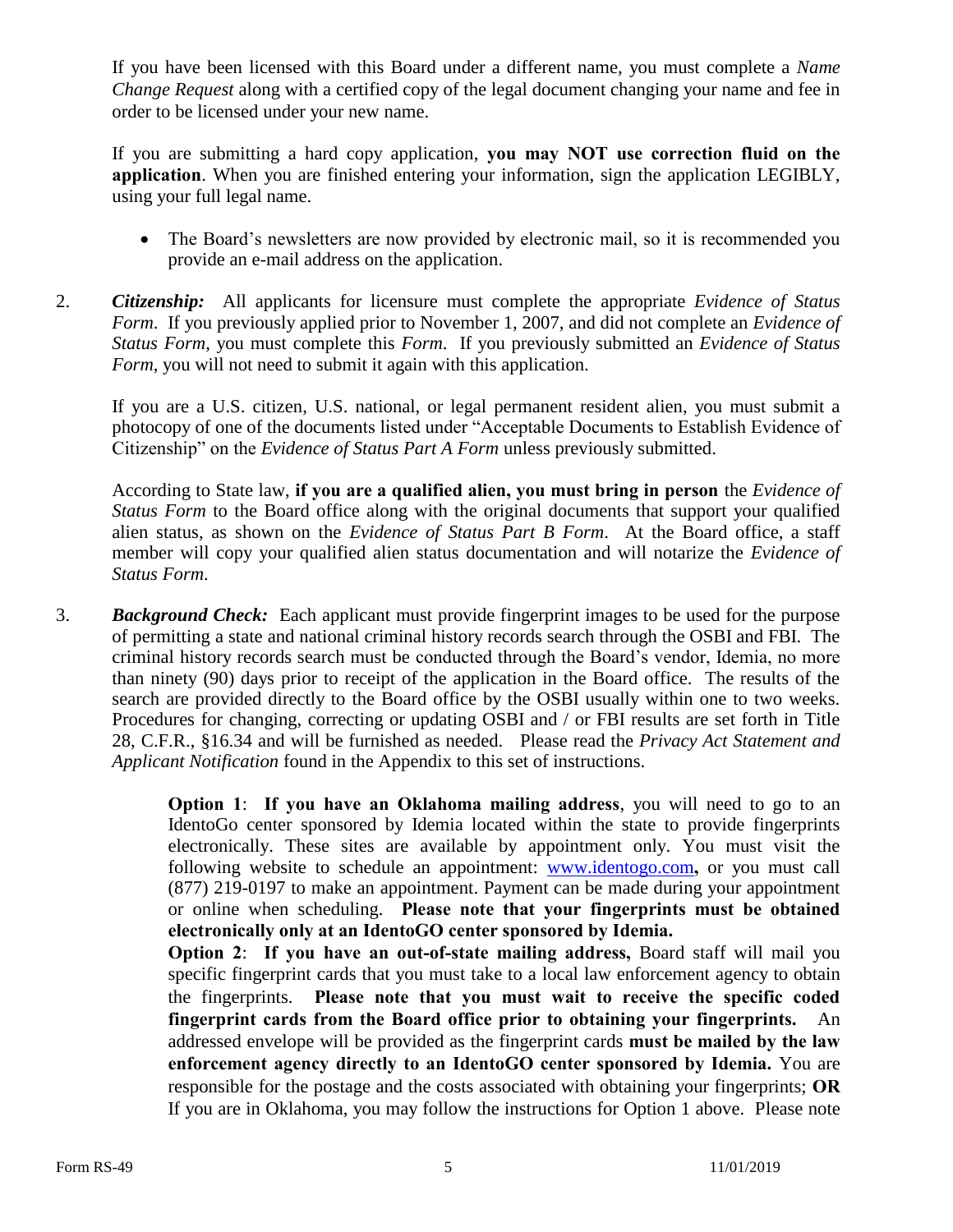that you cannot be issued a multistate license from the State of Oklahoma unless you declare Oklahoma as your primary state of residence.

4. *Criminal Charges, Disciplinary Action, Judicial Declaration of Mental Incompetence, or*  Alternative Program: If you answer "yes" to the criminal charge, discipline, or competency questions on the application, you must **submit a statement on the application form, describing the date, location and circumstances of the incident, and the resulting action taken by the court or disciplinary board**. If you have more than one incident you are reporting, you must speak to every case/charge that has been filed.

Question #1 in the section on *History of Criminal Charges, Disciplinary Action, Mental Incompetence, or Alternative Program* in the application addresses a history of being summoned, arrested, taken into custody, indicted, convicted or tried for, or charged with, or pleaded guilty to, the violation of any law or ordinance or the commission of any misdemeanor or felony, or been requested to appear before any prosecuting attorney or investigative agency in any matter. If you answer "yes" to question #1 in this section, you must submit certified copies of the:

- **Information Sheet, Incident Report, Complaint, and/or Charges** (brief summary of the incident prepared by the court)
- **Affidavit of Probable Cause** (listing of the charges brought against you)
- **Judgment and/or Sentence** (findings of the court and sentence imposed**)**
- **Verification that Judgment and/or Sentence requirements are complete**.

Certified copies are copies of court records obtained from the courthouse in the county/city where the action occurred, dated and signed by the court clerk, and affixed with the court seal. You may obtain these documents from the courthouse in the county/city or in the federal court of the district in which the court action occurred. **The Board staff will not accept Internet court documents, such as Oklahoma Court Information System case reports. Faxed documents must have a clear certification by the court. Please note that you must report** *all* **arrests and/or charges that have been brought against you**.

If no records are found, have the agency provide a certified letter stating no records were found in a search from the date of offense through current.

Question #2 in the section on *History of Criminal Charges, Disciplinary Action, Mental Incompetence, or Alternative Program* in the application addresses a history of disciplinary action taken against a nursing license, certification or registration; any professional or occupational license, registration, or certification; and/or any application for a nursing or professional or occupational license, registration, or certification. If you answer "yes" to question #2 in this section, please request that a certified copy of the Board order be submitted directly to the Board office from the licensing agency.

Question #4 in the section on History of Criminal Charges, Disciplinary Action, Mental Incompetence, or Alternative Program in the application addresses a history of having been judicially declared mentally incompetent. If you answer "yes" to question #4 in this section, please contact the Board office for further instructions.

Question #5 in the section on *History of Criminal Charges, Disciplinary Action, Mental Incompetence, or Alternative Program* in the application addresses current participation in an alternative to discipline program. If you answer "yes" to question #5 in this section, please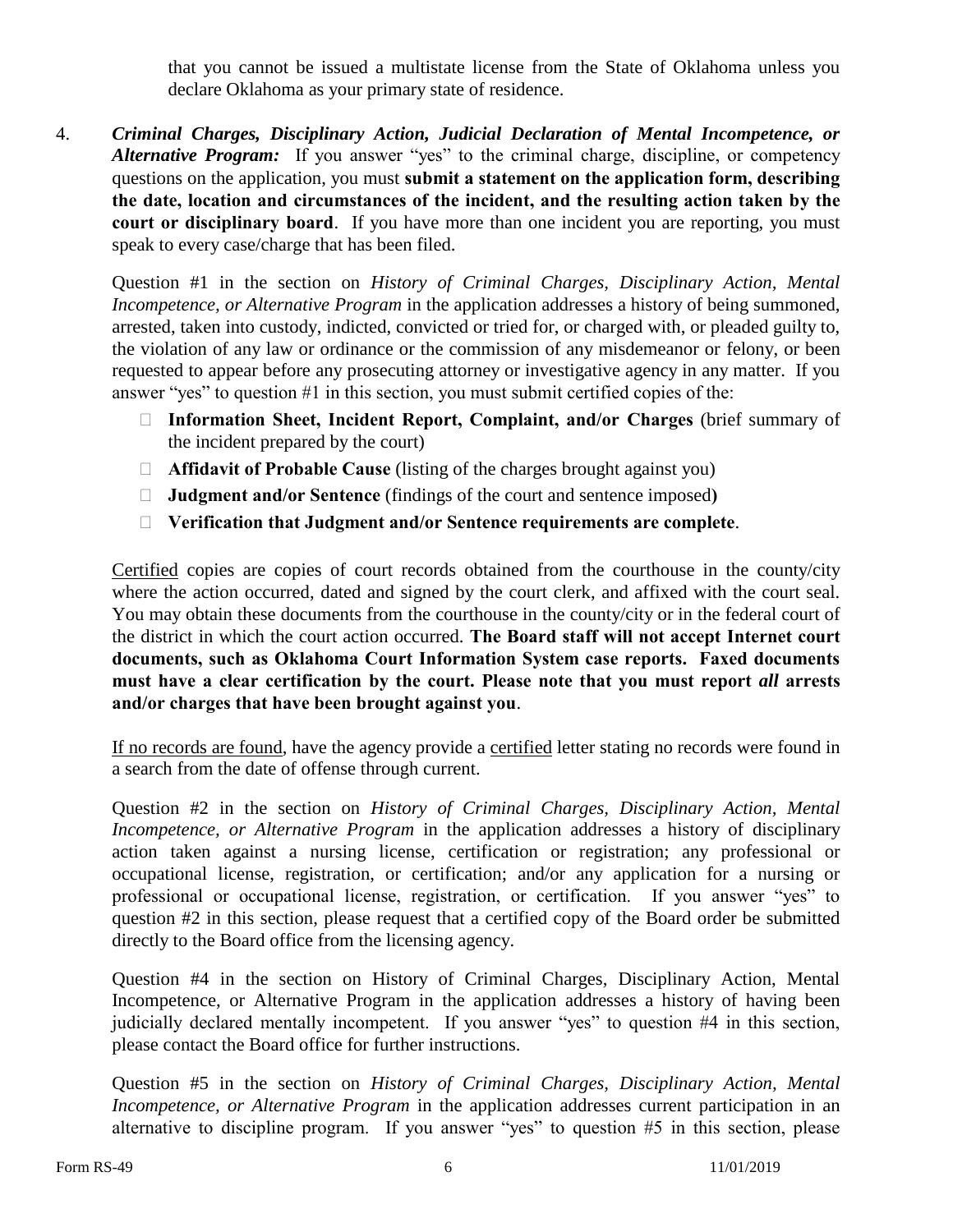request that a certified copy of the Board Order and/or alternative program participation documents be submitted directly to the Board office from the licensing agency and/or alternative program.

#### **PLEASE NOTE THAT IF YOU HAVE PREVIOUSLY REPORTED THE CRIMINAL CHARGE OR ACTION ON YOUR INITIAL APPLICATION FOR LICENSURE BY EXAMINATION (AT THE SAME LEVEL),** *IT IS NOT NECESSARY TO REPORT THE SAME CHARGE OR ACTION AGAIN.*

- 5. *Declaration of primary state of residence:* In order to be eligible to obtain a multistate license from the State of Oklahoma, you must declare Oklahoma as your primary state of residence. If you do not have a current Oklahoma mailing address, you must provide a legible, color copy of one of the following documents:
	- a. Driver's license with a home address;
	- b. Voter registration card displaying a home address;
	- c. Federal income tax return declaring the primary state of residence;
	- d. Military Form No. 2058 (state of legal residence certificate); and/or
	- e. W2 from US Government or any bureau, division or agency thereof indicating the state of residence.

If you do not have one of these documents, please contact the Board office for further direction regarding the processing of your application.

6. *Fee*: You may pay the application fee online, using a VISA, MasterCard or electronic fund transfer when completing the application. Fees submitted are not refundable. If you submit a hard copy application, attach to your application the appropriate fee payable by cashier's check or money order. **PERSONAL CHECKS ARE NOT ACCEPTED.** If you do not submit the fee with the application or if the fee is incorrect, the application will be immediately returned without review.

#### **NCLEX REGISTRATION**

The National Council Licensure Examination (NCLEX) is administered by Pearson VUE and delivered through Pearson Professional Centers. In order to be eligible to take the examination, you must register with Pearson VUE. You may register with the testing service on their website: [www.vue.com/nclex](http://www.vue.com/nclex) or by telephone at 866-496-2539. When registering, you must provide the testing service your email address.

**You must be registered with Pearson VUE to receive an** *Authorization to Test* **letter (ATT), which is issued by Pearson VUE after your application has been approved by the Oklahoma Board of Nursing.** Once you are registered with NCLEX, your NCLEX registration will remain effective for one year, awaiting the approval of the Board, or until you are approved and take the examination, whichever comes first. After the Board approves your registration and you have received your ATT, you have 90 days to schedule and take the examination.

- It is recommended that you schedule an appointment **immediately** upon receiving the ATT to ensure that you are able to get your choice of dates and times.
- You must take the examination within 90 days from the date the ATT was issued or you will forfeit your fee and have to re-register.
- Instructions for scheduling an appointment and information regarding test center locations are included with the ATT letter.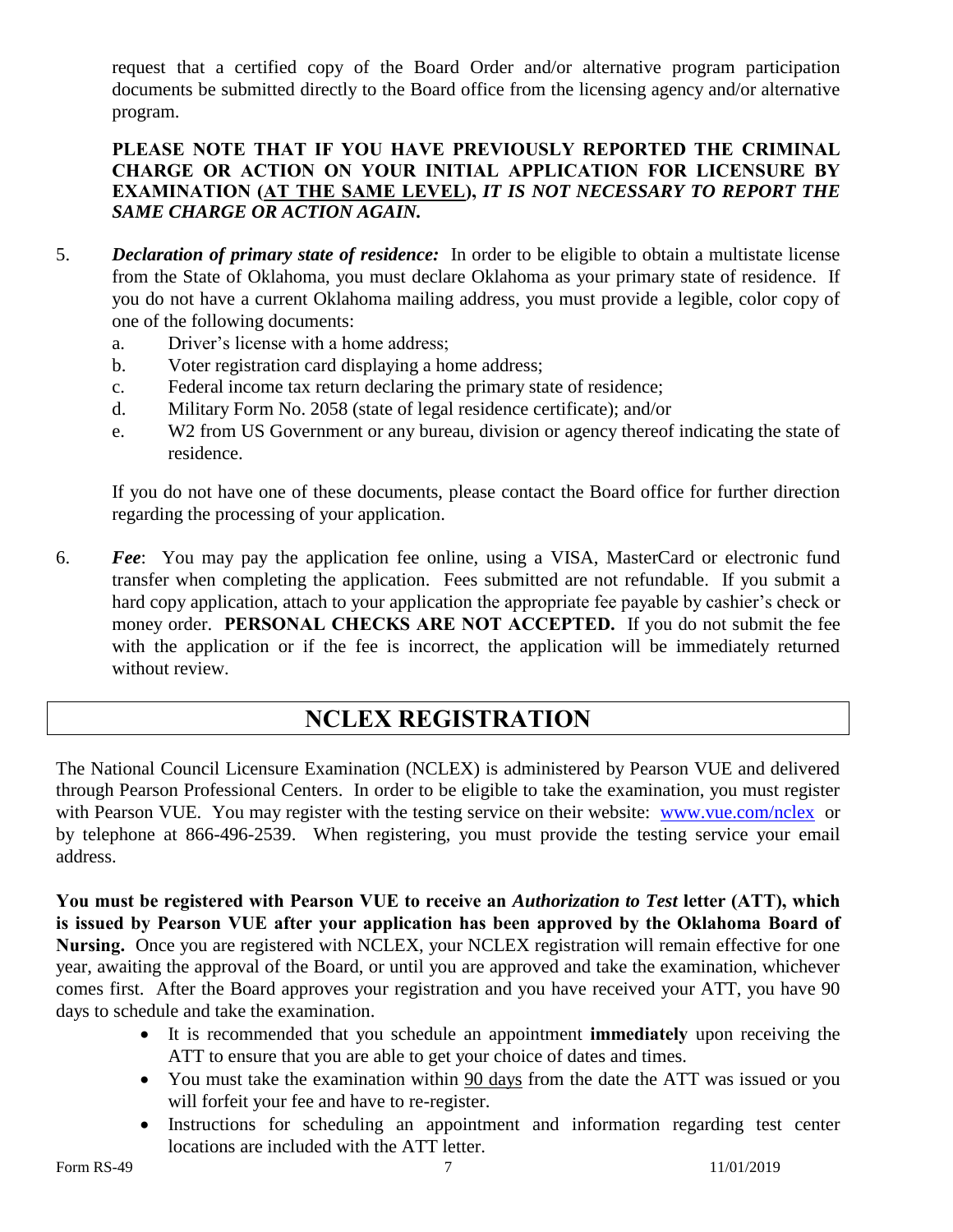• Please note current requirements for documents that you must take to the testing center on your test day as found on the NCLEX website.

#### **REASONABLE ACCOMMODATIONS FOR THE NCLEX-RN® and NCLEX-PN®**

In compliance with the Americans with Disabilities Act (ADA), the Oklahoma Board of Nursing provides reasonable accommodations for candidates with disabilities that may interfere with their performance on the National Council Licensure Examination for Registered Nurses (NCLEX-RN®) and/or Licensed Practical nurses (NCLEX-PN®). A person with a disability is defined in federal law.

If you are requesting that reasonable accommodations be provided to take the NCLEX-RN® and/or NCLEX-PN®, please download the "Instruction and Form for Requesting Reasonable Accommodations for NCLEX" form off the website by accessing: [http://www.nursing.ok.gov/nclexaccommodate.pdf.](http://www.nursing.ok.gov/nclexaccommodate.pdf) Please complete and submit the form as directed

Registration with Pearson Vue must be in place before reasonable accommodations can be approved. Candidates requesting reasonable accommodations will not be approved to take the NCLEX-RN® or NCLEX-PN®, or receive an online authorization to test until the reasonable accommodations for testing have been approved by the Board of Nursing.

#### **GENERAL INFORMATION**

If you need testing accommodations for your NCLEX, please make written request for needed accommodations to the Oklahoma Board of Nursing. Your accommodations request may be submitted by postal mail or via e-mail to the [obnwebmaster@nursing.ok.gov](mailto:obnwebmaster@nursing.ok.gov) address.

Test results will NOT be provided over the telephone by the Oklahoma Board of Nursing

You are required to notify the Board in writing of any address changes occurring during the registration and testing process. This notification must be signed and submitted in person, by mail, or by facsimile.

If you take and fail the examination, another rewrite application and fee must be submitted. You may view average processing times of a completed application on our website in the Agency Data/Statistics/Quarterly Statistics link. Repeated telephone calls to check on the status of your application will delay, rather than facilitate, the processing of your application. Applications are processed in the order they are received.

Once licensed, the License Verification link on the Board's website will be the first place your new license will be noted.

Registered Nurse licenses expire the last day of the licensee's birth month in even-numbered years, and Licensed Practical Nurse licenses expire the last day of the licensee's birth month in odd-numbered years following the date of issuance. The application fee includes the processing of your application and licensure through the current renewal period. **Fees are not pro-rated and are non-refundable.**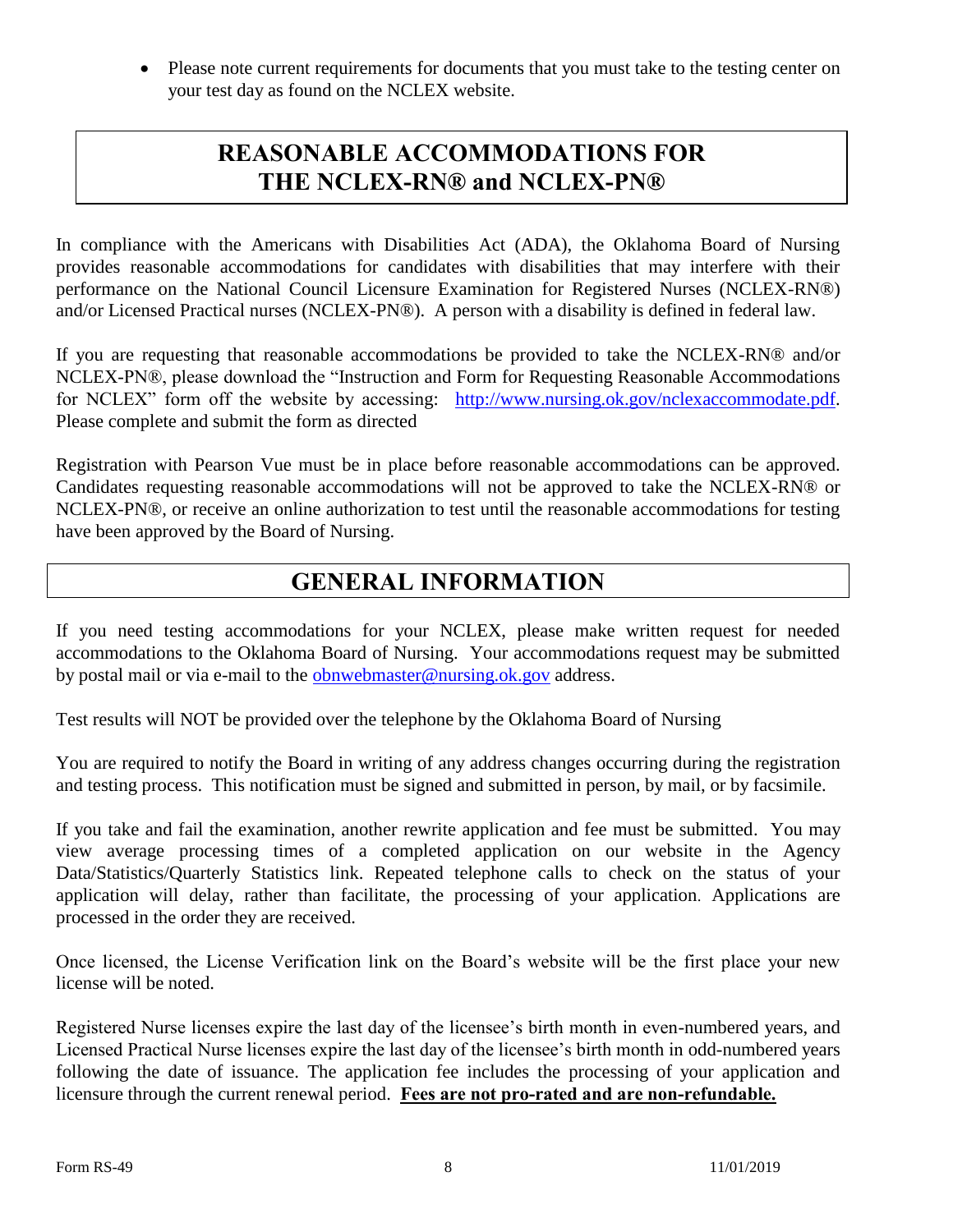In accordance with Oklahoma law (59 O.S. § 567.7.E), the Executive Director shall suspend the license or certificate of a person who submits a check, money draft, or similar instrument for payment of a fee which is not honored by the financial institution named. The suspension becomes effective ten (10) days following delivery by certified mail of written notice of the dishonor and the impending suspension to the person's address on file. Upon notification of suspension, the person may reinstate the authorization to practice upon payment of the fees and any and all costs associated with notice and collection. The suspension shall be exempt from the Administrative Procedures Act.

### **INFORMATION ON TIME LIMIT AFTER GRADUATION TO TAKE AND PASS THE NCLEX**

All applicants for licensure by examination must submit a completed application, transcript, and fee to the Board and a completed registration form and fee to the authorized testing service **within two years of completion of the nursing education program**. If more than two years has elapsed, you must complete additional education as follows:

- 1) Successfully complete a Board-approved refresher course in accordance with the Board's policy; **or**
- 2) Successfully complete nursing didactic coursework and faculty-supervised clinical experience in a board-approved nursing education program at the appropriate education level, to include at least 80 hours in classroom and skills laboratory review and at least 80 hours participating in patient care activities in the clinical setting
	- After completion of the required additional education, the applicant will have two additional years to take and pass the NCLEX examination [OAC 485:10-7-1 (e) and 485:10-9-1 (e)].

If it has been more than two years since you graduated from your nursing education program, you must submit evidence of either completing a Board-approved refresher course or coursework/clinical experience in a nursing education program, as outlined above. The following evidence will be accepted:

- 1) An official transcript or original copy of a certificate of completion identifying successful completion from a Board-approved refresher course
- 2) An official transcript from an educational institution offering a board-approved nursing education program at the same educational level as the program you originally completed, documenting at least 80 contact hours of theory/skills laboratory coursework and 80 contact hours in clinical coursework. Credit hours will be converted to contact hours using the following ratios: 15 contact hours per credit hour for theory, 30 contact hours per credit hour for skills laboratory, and 45 contact hours per credit hour for clinical coursework.

A list of nursing education programs and refresher courses approved by the Oklahoma Board of Nursing is available on the Board's website: [www.nursing.ok.gov.](http://www.nursing.ok.gov/) Click on the link for "Education".

.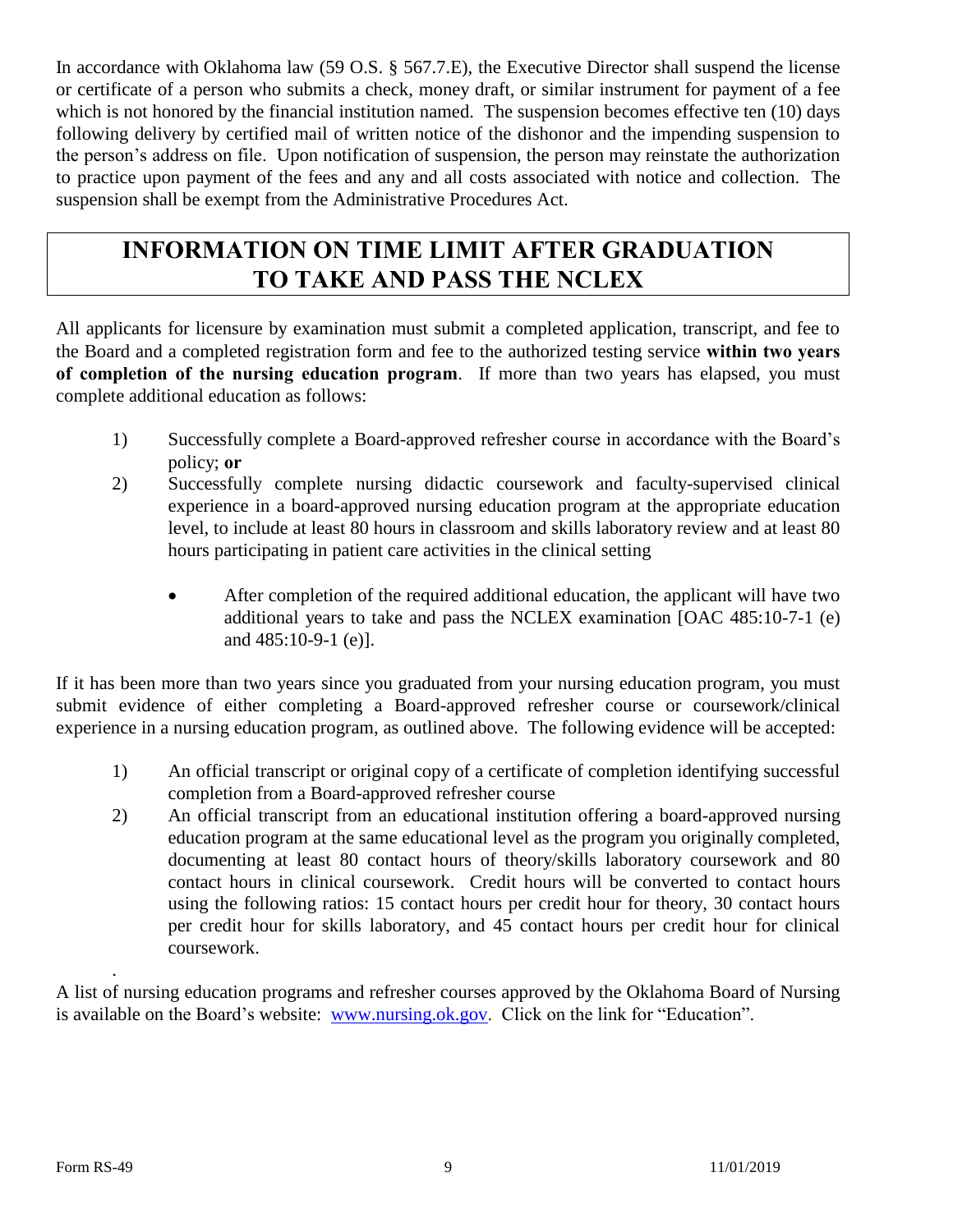## **INFORMATION ON TIME LIMIT AFTER PREVIOUSLY PASSING THE NCLEX WITHOUT RESULTANT LICENSURE**

If more than two (2) years has elapsed since you successfully passed the NCLEX-RN/NCLEX-PN and did **NOT** obtain licensure as a Registered Nurse/Licensed Practical Nurse, you must complete additional education as follows:

- 1) Successfully complete a Board-approved refresher course in accordance with the Board's policy; **or**
- 2) Successfully complete nursing didactic coursework and faculty-supervised clinical experience in a board-approved nursing education program at the appropriate education level, to include at least 80 hours in classroom and skills laboratory review and at least 80 hours participating in patient care activities in the clinical setting

If it has been more than two years since you passed the NCLEX, you must submit evidence of either completing a Board-approved refresher course or coursework/clinical experience in a nursing education program, as outlined above. The following evidence will be accepted:

- 1) An official transcript or original copy of a certificate of completion identifying successful completion from a Board-approved refresher course; **or**
- 2) An official transcript from an educational institution offering a board-approved nursing education program at the same educational level as the program you originally completed, documenting at least 80 contact hours of theory/skills laboratory coursework and 80 contact hours in clinical coursework. Credit hours will be converted to contact hours using the following ratios: 15 contact hours per credit hour for theory, 30 contact hours per credit hour for skills laboratory, and 45 contact hours per credit hour for clinical coursework

### **COMMON MISTAKES THAT DELAY APPLICATION PROCESSING**

- **Failing to submit fingerprint images to be used for the purpose of permitting a state and national criminal background search**
- **Leaving application questions incomplete or unanswered, or using correction fluid on the application**
- **Not providing a Social Security number**
- **Failing to provide the full legal name (with the notation "NMN" if there is no middle name)**
- **Not registering with the testing service for the examination**
- **Failing to provide a Social Security number to the testing service**
- **Failing to provide a complete description and documentation regarding history of criminal charges, disciplinary action, judicial declaration of incompetence, or alternative program**